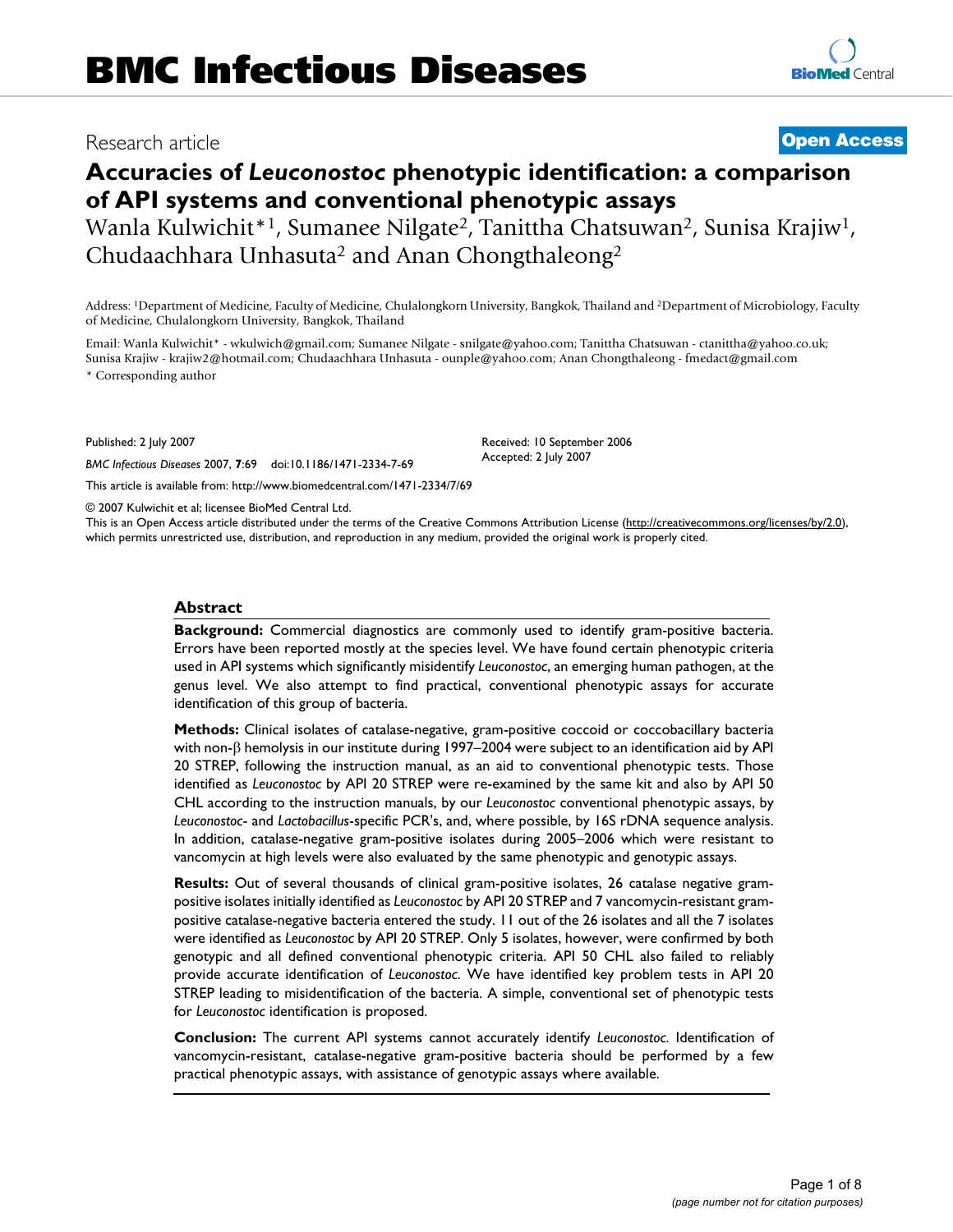#### **Background**

*Leuconostoc* is a gram-positive coccoid or coccobacillary emerging human pathogen found in environment, foods and food products [1]. Risk factors of infection include antibiotic pressure, foreign device, or underlying immune defects. The organism is naturally highly resistant to vancomycin with MIC  $\geq$  256 µg/ml but could be successfully treated with penicillin with MIC ranging from 0.25 to 1.0 unit/ml. Commercial diagnostics are commonly used to identify gram-positive bacteria, with errors mostly at the species level [2,3]. Here we report inaccuracies of the Analytical Profile Index systems (API 20 STREP and API 50 CHL, Biomérieux, Inc., Lyon, France) in identifying *Leuconostoc* at the genus level. We also propose practical methods for clinical bacteriology laboratories to identify this organism.

#### **Methods**

Clinical isolates of catalase negative gram-positive coccoid or coccobacillary pairs and chains with α- or γ-hemolysis in our institute during 1997–2004 were subject to an identification aid by API 20 STREP (bioMérieux, Inc., Lyon, France), following the instruction manual. Those identified as *Leuconostoc* by API 20 STREP were re-examined by the same kit and by API 50 CHL (bioMérieux, Inc., Lyon, France) according to the instruction manuals, by *Leuconostoc* conventional phenotypic assays, by *Leuconostoc*- and *Lactobacillus*-specific PCR's, and by 16S rDNA sequence analysis as previously described [4]. The 800-bp 16S rDNA fragment corresponds to Escherichia coli positions 10 to 806. The sequencing results were compared with those available in the GenBank, using BLASTN. Criteria for our conventional phenotypic assays for *Leuconostoc* are catalase-negative gram-positive coccoid or coccobacillary bacteria evaluated after growth in thioglycolate broth at 35°C for 24–48 hours [5], vancomycin  $MIC \geq 256 \mu g/ml$  by Etest (AB BIODISK, Solna, Sweden), CO2 production from glucose in de Man, Sharp, Rogosa (MRS) broth (Difco, Detroit, MI, USA) with Durham tubes and negative pyrrolidonyl arylamidase (PYR), leucine arylamidase (LAP), and arginine dihydrolase (ADH) [6]. *Leuconostoc*-specific PCR was performed on all isolates as described [7], with slight primer modifications, as stated below. These modifications were to make the primer sequences most complementary and specific to *Leuconostoc* strains in GenBank. Forward and reverse primer sequences were 5'-CACAGCGAAAGGTGCTT-GCAC-3' and 5'-GATCCATCTCTAGGTGACGCC-3', respectively. To further assess accuracy of the API 20 STREP kit, additional catalase-negative gram-positive coccoid or coccobacillary isolates during 2005–2006 with vancomycin MIC  $\geq$  256 µg/ml were also evaluated by the same phenotypic and genotypic assays (isolates 31–38 in Table 1). Our gold standard for *Leuconostoc* identification is that the organisms fulfill both conventional phenotypic criteria and either or both of the genotypic assays (PCR and 16S rDNA sequence analysis). As we suspected that some isolates might have been *Lactobacillus*, also a lactic acid bacteria with overlapping phenotypes, *Lactobacillus*specific PCR was also performed on all isolates as described [8]. PCR using universal primers targeting bacterial 16S rRNA conserved sequences was also performed to ensure template quality. The forward primer Y1 corresponds to positions 20 to 43 in the *E. coli* 16S rRNA sequence and the reverse primer Y2 corresponds to *E. coli* positions 361 to 338 [9]; this protocol gave positive results for all isolates in the study. *Leuconostoc mesenteroides* ATCC 8293, *Pediococcus pentosaceus* ATCC 33316, *Lactobacillus pentosus* ATCC 8041 and *Lactobacillus plantarum* ATCC 14917 served as controls for all assays. This study has been approved by The Institutional Review Board of The Faculty of Medicine, Chulalongkorn University.

### **Results**

Our clinical bacteriology laboratory has a busy service, serving a 1,500-bed university hospital. Out of several thousands of gram-positive bacteria isolated during 1997–2004, 26 catalase-negative gram-positive isolates (isolates 1–26) were initially identified as *Leuconostoc* by API 20 STREP. 7 catalase-negative gram-positive strains with vancomycin MIC  $\geq$  256 µg/ml were isolated during 2005–2006 (isolates 31–33 and 35–38). Thus, 33 clinical isolates entered the study. As 16S rDNA sequencing analysis was performed after the other tests, the results were not complete. Some isolates could not be retrieved, and some could not be amplified.

11 isolates of isolates 1–26 were reproducibly identified by API 20 STREP as *Leuconostoc* (Table 1). Only 3 of the 11 isolates, however, were confirmed by both genotypic and all defined phenotypic criteria (Table 1). 7 catalase-negative gram-positive isolates with vancomycin MIC  $\geq 256$ µg/ml (isolates 31–33 and 35–38) were all identified as *Leuconostoc* by API 20 STREP, only 2 of which were confirmed genotypically. API 20 STREP identified *Lactobacillus pentosus* ATCC 8041 and *Pediococcus pentosaceus* ATCC 33316 as *Leuconostoc* with 81.1% and 39.3% identity, respectively. Regarding all 31 non-leuconostoc strains (including reference strains and clinical isolates), API 20 STREP identified 10 of them as *Leuconostoc* with over 90% identity. 16S rDNA sequencing data were available in 7 of the 10 isolates and all were closely-related *Weissella spp*. 6 isolates were read as *Leuconostoc* with 50–90% identity. Two of these were *Lactobacillus pentosus* ATCC 8041 and *Lactobacillus salivarius* (isolate 26) and two were *Pediococcus* (isolates 35 and 38). API 50 CHL identified almost all *Leuconostoc* correctly, at least to the genus level, except for isolate 3. The kit, however, identified *Pediococcus pentosaceus* ATCC 33316, 7 out of 8 *Weissella spp*., all 6 strep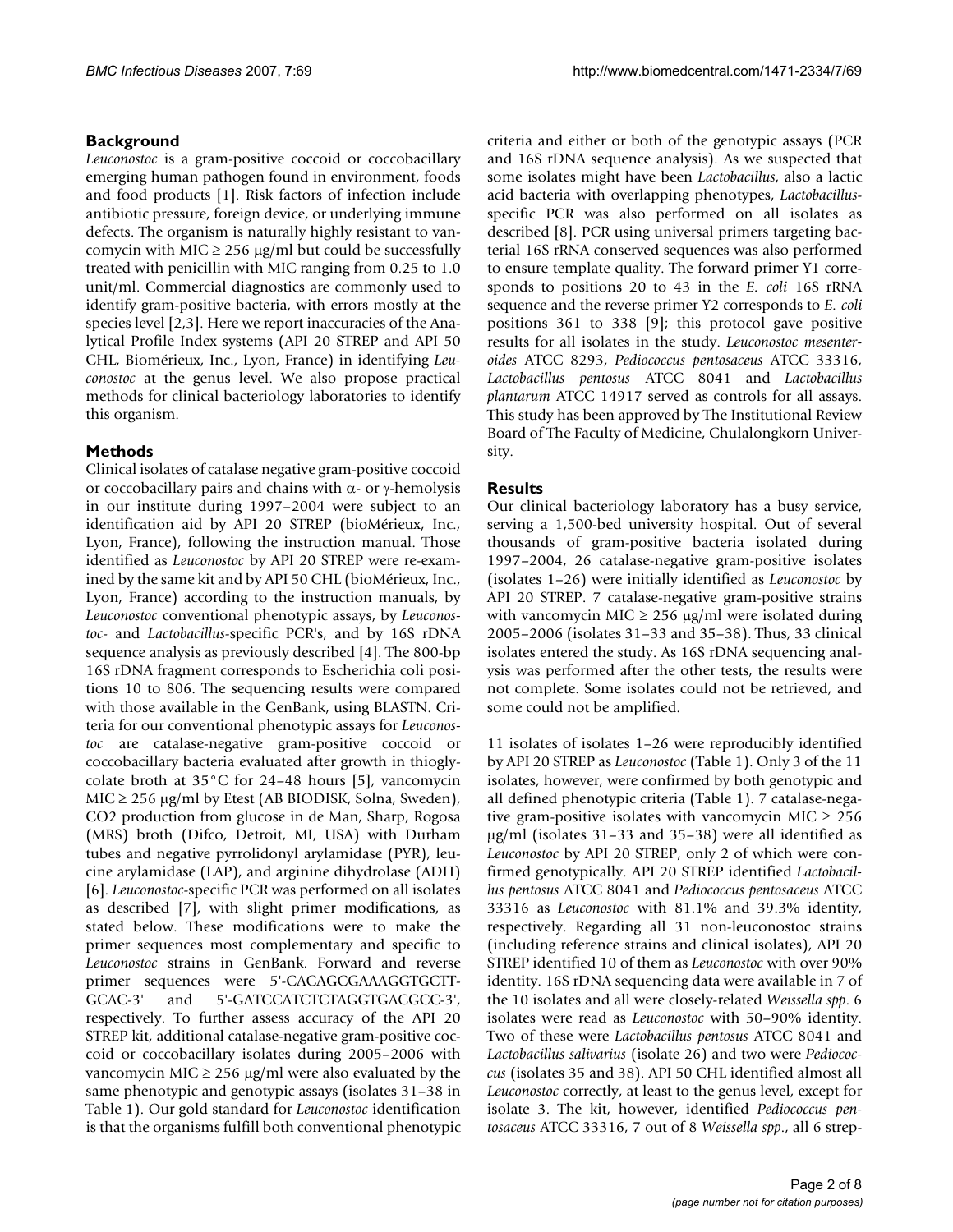Table 1: Comparison of various identification methods for 4 ATCC reference strains of Lactobacillus, Pediococcus, Leuconostoc, and 26 catalase-negative, gram-positive clinical isolates from **1997–2004 (numbers 1–26) initially identified as** *Leuconostoc* **by API 20 STREP or 7 isolates from 2005–2006 expressing high levels of vancomycin resistance (numbers 31–33 and 35–38).**

| Isolate #-specimen<br>type                    | <b>API 20 STREP (%</b><br>identity)   | API 50 CHL (% identity)                                             | Gram's<br>staining results | <b>ADH LAP</b> |         |           | MRS PYR Van |    | <b>PCR</b> for Lactobacillus<br>and Leuconostoc | Sequencing of 16S<br>rDNA gene (% identity) |
|-----------------------------------------------|---------------------------------------|---------------------------------------------------------------------|----------------------------|----------------|---------|-----------|-------------|----|-------------------------------------------------|---------------------------------------------|
| Lactobacillus plantarum<br>ATCC 14917*        | Enterococcus avium (63.2)             | Lactobacillus plantarum (99.9)                                      | В                          | $-/-$          | $+/+$   |           | $-/-$       | R  | +ve Lactobacillus                               | Lactobacillus plantarum (100)               |
| Lactobacillus pentosus<br>ATCC 8041*          | Leuconostoc (81.1)                    | Lactococcus lactis ssp lactis 1 (82.5)                              | В                          | $-/-$          | $+/+$   |           | $-/-$       | R. | +ve Lactobacillus                               | N/A                                         |
| Pediococcus pentosaceus<br>ATCC 33316*        | Leuconostoc (39.3)                    | Lactobacillus pentosus (84.3)                                       | $\mathsf C$                | $+/-$          | $+/+$   |           | $-/-$       | R  | Neg                                             | Pediococcus pentosaceus<br>(99.4)           |
| Leuconostoc mesenteroides<br><b>ATCC 8293</b> | Leuconostoc (96.8)                    | Leuconostoc mesenteroides ssp<br>mesenteroides/dextranicum 1 (95.7) | Cb                         | $-/-$          | $-/-$   | $+$       | $-/-$       | R. | +ve Leuconostoc                                 | Leuconostoc mesenteroides<br>(99.3)         |
| $l$ -pus $*$                                  | Streptococcus suis biotype<br>1(85.6) | Lactobacillus acidophilus (97.4)                                    | C-Ch                       | $-1+$          | $+/-#$  |           | $-/-$       | S  | Neg                                             | Streptococcus suis (100)                    |
| $2$ -blood $*$                                | Leuconostoc (99.8)                    | Lactococcus lactis ssp lactis 1 (90.5)                              | Cb                         | $+/+$          |         |           | $-/-$       | R  | Neg                                             | N/A                                         |
| 3-corneal discharge                           | Leuconostoc (97.9)                    | Lactobacillus brevis 3 (98.8)                                       | C-Ch                       | -/-            | $-I -$  |           | $-/-$       | R. | +ve Leuconostoc                                 | N/A                                         |
| 4-ascitic fluid                               | Leuconostoc (99.9)                    | Leuconostoc mesenteroides spp<br>mesenteroides/dextranicum 2 (99.9) | C                          | $-/-$          | $-/-$   | $\ddot{}$ | $-/-$       | R. | +ve Leuconostoc                                 | Leuconostoc lactis or<br>garlicum (99.5)    |
| 5-ascitic fluid*                              | Leuconostoc (93.6)                    | Lactobacillus acidophilus I (85.1)                                  | Cb                         | $+/-$          | $-/-$   | $\ddot{}$ | $-/-$       | R  | Neg                                             | N/A                                         |
| 6-blood                                       | Leuconostoc (95.4)                    | Leuconostoc lactis (96.0)                                           | Cb                         | $-/-$          | $-/-$   | $\ddot{}$ | $-/-$       | R. | +ve Leuconostoc                                 | Leuconostoc lactis or<br>garlicum (99.6)    |
| 7-blood                                       | Leuconostoc (68.5)                    | Leuconostoc lactis (92.0)                                           | Cb                         | $-/-$          | $-/-$   |           | $-/-$       | R  | Neg                                             | N/A                                         |
| 8-blood*                                      | Streptococcus mitis I<br>(81.1)       | Lactobacillus acidophilus (92.1)                                    | Cb                         | $-/-$          | $+/-#$  |           | $-/-$       | S  | Neg                                             | N/A                                         |
| 9-blood*                                      | Leuconostoc (97.2)                    | Leuconostoc mesenteroides spp<br>cremoris (99.9)                    | Cb                         | $+/-$          | $-/- +$ |           | $-/-$       | R. | Neg                                             | Weissella cibaria (100)                     |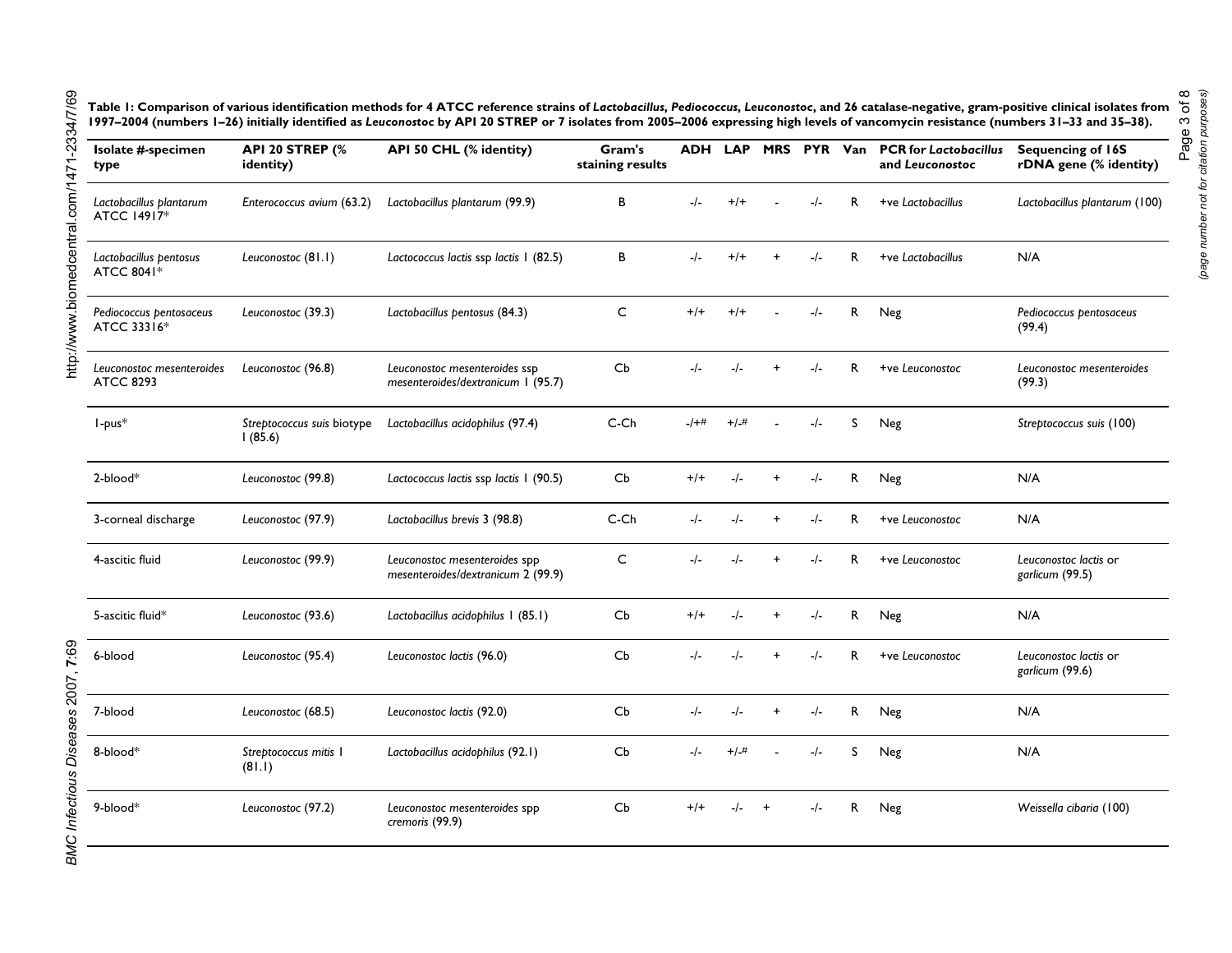| 10-blood*         | Abiotrophia adiacens<br>(46.9) Aerococcus viridans<br>2(27.5)   | Lactobacillus delbrueckii spp<br>delbrueckii (78.1) | Cb           | $-/-$   | $-/-$   |           | $-I -$  | S  | Neg               | N/A                                               |
|-------------------|-----------------------------------------------------------------|-----------------------------------------------------|--------------|---------|---------|-----------|---------|----|-------------------|---------------------------------------------------|
| II-blood*         | Leuconostoc (92.2)                                              | Lactobacillus acidophilus (72.5)                    | $C$ - $Ch$   | $-/-$   | $-1+$   |           | $-/-$   | S  | Neg               | N/A                                               |
| 12-ascitic fluid* | Lactococcus lactis spp<br>cremoris (47.2)<br>Leuconostoc (45.1) | Lactobacillus salivarius (99.9)                     | $C$ - $Ch$   | -/-     |         |           | $-l-$   | R  | +ve Lactobacillus | N/A                                               |
| 13-blood*         | Streptococcus sanguis<br>(49.2) other streptococci<br>(48.5)    | Leuconostoc mesenteroides spp<br>cremoris (98.7)    | Cb           | $-/-$   | $+/-$ # |           | $-/-$   | S  | Neg               | N/A                                               |
| 14-blood*         | Leuconostoc (39.0)<br>Lactococcus lactis ssp<br>cremoris (37.9) | Lactobacillus acidophilus 1 (88.2)                  | C            | $-/-$   | $-1+$   |           | $-/-$   | S  | Neg               | Streptococcus pasteurianus<br>(99.9)              |
| 15-blood*         | Streptococcus bovis (64.8)                                      | Leuconostoc lactis (87.9)                           | Cb           | $-I -$  | $+/-$ # |           | $-/-$   | R  | Neg               | Weissella confusa (99.9)                          |
| 16-blood*         | Enterococcus faecium<br>(98.7)                                  | Lactobacillus plantarum 1 (98.6)                    | Cb           | $+ / +$ | $+/-#$  |           | $+/-$ # | S  | Neg               | Enterococcus faecium (99.9)                       |
| 17-blood*         | Aerococcus viridans (62.6)                                      | Lactobacillus delbrueckii spp<br>delbruekii (95.5)  | Cb           | $-I -$  | $-/-$   |           | $-/-$   | S  | Neg               | Actinomyces odontolyticus<br>(98.9)               |
| 18-brain abscess* | Streptococcus constellatus<br>(99.9)                            | Lactobacillus acidophilus (82.1)                    | $C$ - $Ch$   | $+/+$   | $+/-#$  | $\ddot{}$ | $-/-$   | S  | Neg               | Streptococcus anginosus or<br>constellatus (99.7) |
| 19-blood*         | Streptococcus bovis<br>biotype II (64.8)                        | Lactobacillus acidophilus I (98.1)                  | $C$ - $Ch$   | -/-     | $+/-$ # |           | -/-     | S  | Neg               | Streptococcus constellatus<br>(99.7)              |
| 20-blood*         | Leuconostoc (92.2)                                              | Weissella viridescens (99.8)                        | $\mathsf{C}$ | $-1+$   | $-1+$ # |           | $-/-$   | R. | Neg               | Weissella viridescens (99.9)                      |
| 21-lung swab*     | Leuconostoc (99.9)                                              | Lactobacillus acidophilus (78.4)                    | Cb           | $+ / +$ | $-I -$  |           | $-/-$   | R  | Neg               | Weissella cibaria (100)                           |
| $22$ -bone $*$    | Leuconostoc (99.6)                                              | Lactobacillus coprophilus (96.9)                    | Cb           | $+/-$   | -/-     | $\ddot{}$ | $-/-$   | R. | Neg               | Weissella confusa (99.61)                         |
| 23-NR*            | Leuconostoc (98.8)                                              | Lactobacillus coprophilus (96.9)                    | Cb           | $+/+$   | -/+#    |           | -/+#    | R. | Neg               | Weissella confusa (100)                           |

Table 1: Comparison of various identification methods for 4 ATCC reference strains of Lactobacillus, Pediococcus, Leuconostoc, and 26 catalase-negative, gram-positive clinical isolates from **1997–2004 (numbers 1–26) initially identified as** *Leuconostoc* **by API 20 STREP or 7 isolates from 2005–2006 expressing high levels of vancomycin resistance (numbers 31–33 and 35–38).**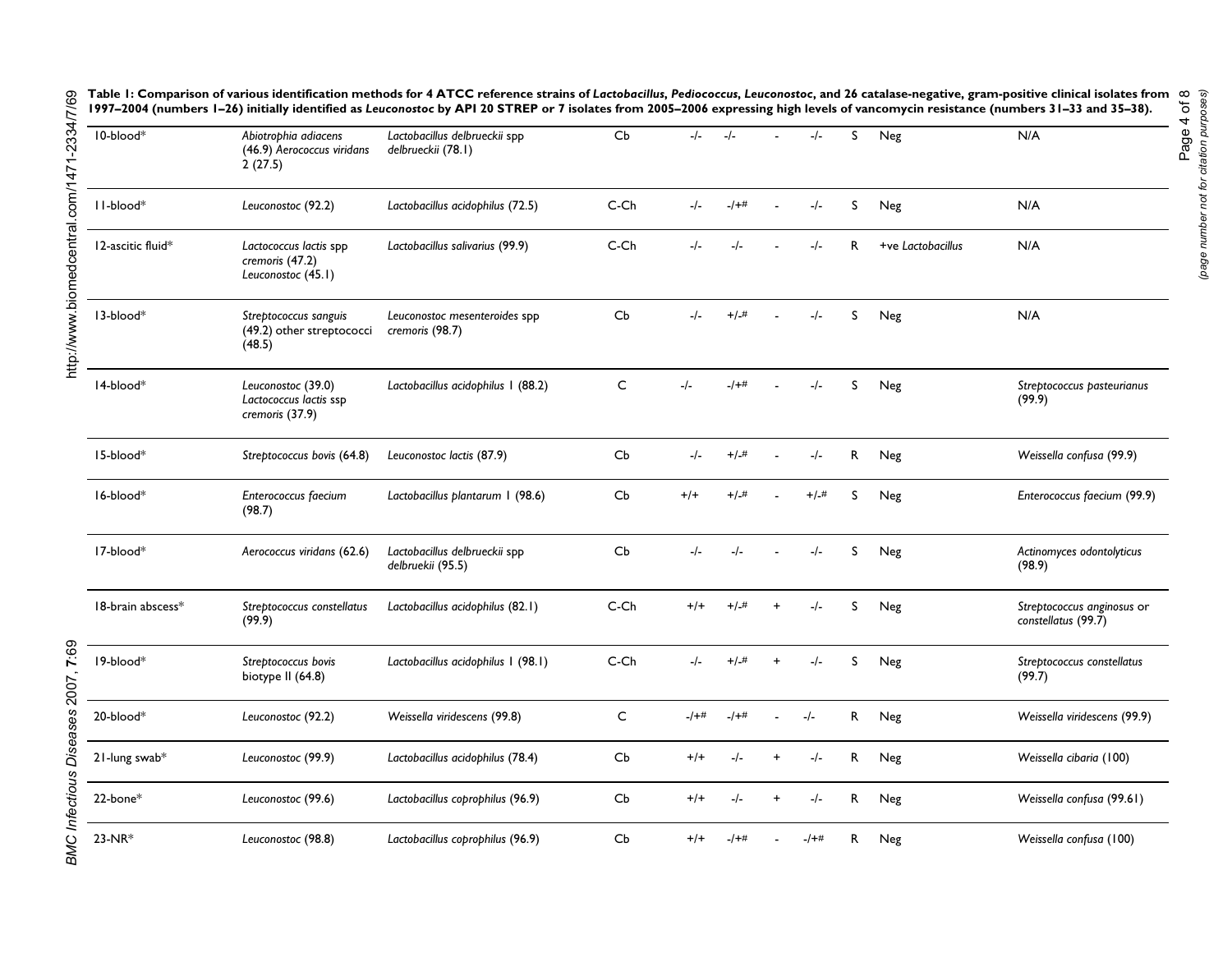Table 1: Comparison of various identification methods for 4 ATCC reference strains of Lactobacillus, Pediococcus, Leuconostoc, and 26 catalase-negative, gram-positive clinical isolates from **1997–2004 (numbers 1–26) initially identified as** *Leuconostoc* **by API 20 STREP or 7 isolates from 2005–2006 expressing high levels of vancomycin resistance (numbers 31–33 and 35–38).**

| $24-NR*$             | Aerococcus viridans (48.5)<br>Lactococcus lactis ssp<br>cremoris (41.6) | Leuconostoc mesenteroides spp<br>cremoris (94.7)                   | $C$ - $Ch$ | -1+#  | $+/-#$  |            | $-I -$ | S            | Neg               | Streptococcus anginosus<br>(99.9)        |
|----------------------|-------------------------------------------------------------------------|--------------------------------------------------------------------|------------|-------|---------|------------|--------|--------------|-------------------|------------------------------------------|
| $25$ -pus $*$        | Streptococcus constellatus<br>(99.9)                                    | Lactobacillus delbrueckii (80.4)                                   | $C$ - $Ch$ | $+/-$ | $+/-$ # |            | $-I -$ | S            | Neg               | Streptococcus constellatus<br>(99.7)     |
| 26-duodenal* content | Leuconostoc (89.9)                                                      | Lactobacillus salivarius (99.9)                                    | Cb         |       | $+/-$ # |            | $-/-$  | R            | +ve Lactobacillus | Lactobacillus salivarius (100)           |
| $31$ -urine $*$      | Leuconostoc (99.7)                                                      | Lactobacillus acidophilus I (49.5)                                 | Cb         | $+/-$ |         |            | $-/-$  | R            | Neg               | Weissella cibaria (99.5)                 |
| 32-gastric content   | Leuconostoc (99.4)                                                      | Leuconostoc lactis (95.3)                                          | $C$ - $Ch$ |       |         |            |        | R            | +ve Leuconostoc   | Leuconostoc garlicum or<br>lactis (99.2) |
| 33-tissue biopsy     | Leuconostoc (99.9)                                                      | Leuconostoc mesenteroides spp<br>mesenteroides/dextranicum2 (99.9) | $C$ - $Ch$ |       |         |            | $-/-$  | $\mathsf{R}$ | +ve Leuconostoc   | Leuconostoc garlicum or<br>lactis (99.6) |
| 35-ascitic fluid*    | Leuconostoc (65.8)                                                      | Pediococcus pentosaceus 1 (63.6)                                   | C          |       | $+/+$   | $\sim$ $-$ | $-/-$  | R            | neg               | Pediococcus stilesii (91.5)              |
| 36-blood             | Leuconostoc (92.8)                                                      | Lactobacillus collinoides or<br>fermentum I (98.3)                 | Cb         |       |         |            | $-/-$  | R            | neg               | Weissella confusa (99.9)                 |
| 37-pleural fluid*    | Leuconostoc (69.2)                                                      | Lactobacillus salivarius (99.9)                                    | Cb         |       | $+/-$   |            | $-/-$  | R            | neg               | N/A                                      |
| 38-tissue biopsy*    | Leuconostoc (82.7)                                                      | Pediococcus pentosaceus (99.9)                                     | C          | $+/-$ | $+1$    |            |        | R            | neg               | Pediococcus pentosaceus<br>(98.2)        |

ADH = arginine dihydrolase, LAP = leucine arylamidase, MRS = gas production in MRS broth, PYR = pyrrolidonyl arylamidase test, Van = vancomycin MIC; S = MIC in the range of 0.5–1.0 µg/ml; R = MIC ≥ 256 ug/ml NR = no record available, N/A = result not available. ADH, LAP, and PYR test results listed are from API 20 STREP and from conventional phenotypic assays, respectively. Discordant results between the two methods are marked with #. In Gram's staining results column, C = cocci, Cb = coccobacillary form, C-Ch = cocci in chain, B = bacilli. \* = phenotype(s) opposite to what is (are) expected for Leuconostoc in our criteria above. API 20 STREP identifies Leuconostoc at the genus level only. PCR results are indicated as positive for Leuconostoc or Lactobacillus or negative for both protocols. 16S rDNA sequencing results are indicated together with % similarity to the closest GenBank sequences.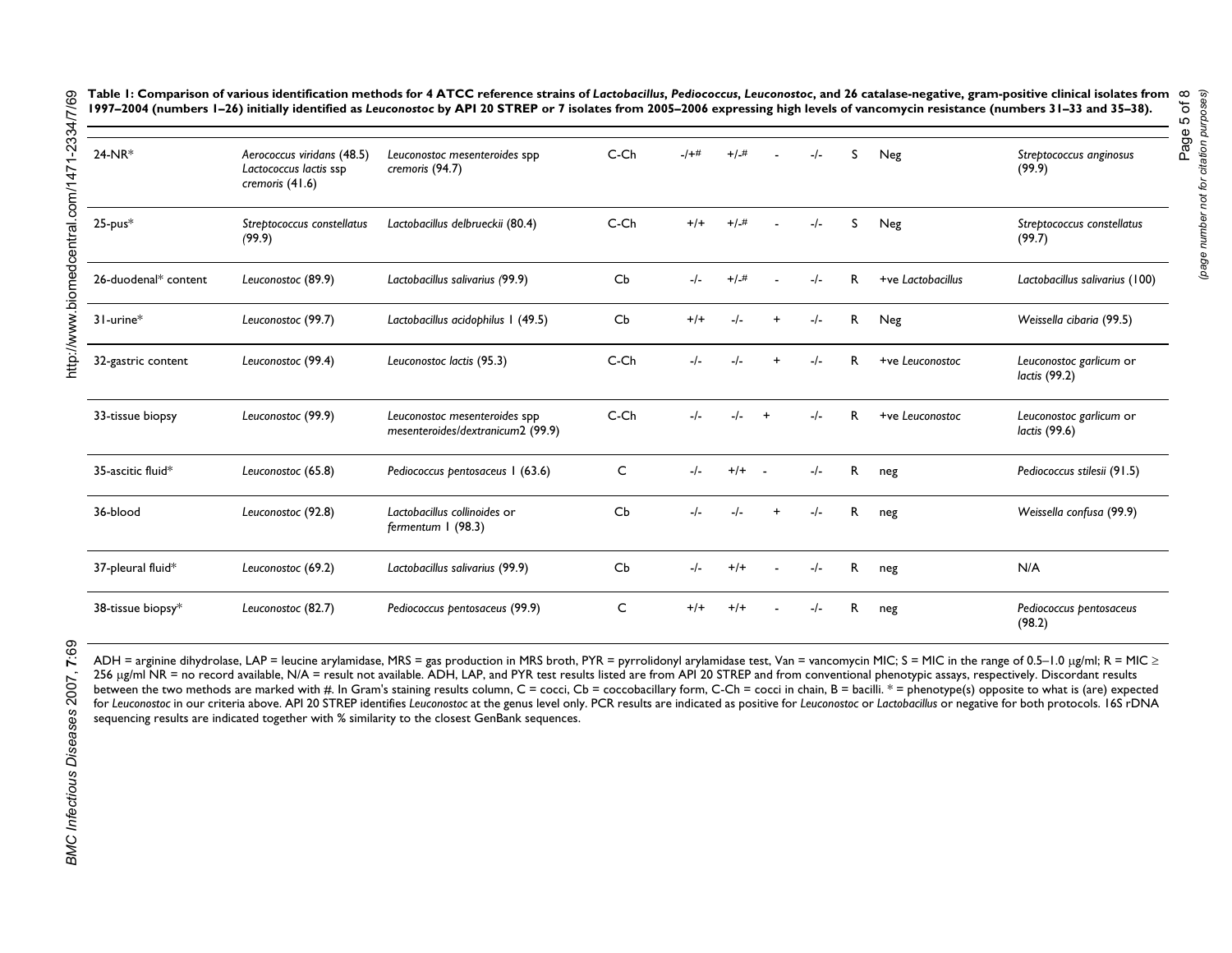tococci, and 1 *Enterococcus* as either *Lactobacillus* or *Leuconostoc*. Of all 37 standard and clinical strains, 14 demonstrated at least one discrepant biochemical test results between API 20 STREP and manual phenotypic assays (Table 1). All these belonged to non-leuconostoc isolates and do not affect conventional phenotypic interpretation of these isolates as non-leuconostoc. Identity percentages given by API 20 STREP and API 50 CHL had poor correlations with PCR or phenotypes.

With regard to the 7 isolates of catalase-negative grampositive bacteria with high-level vancomycin resistance which were all identified as *Leuconostoc* by API 20 STREP, only 2 of them were confirmed as such by genotypic assays. API 50 CHL correctly identified both isolates as *Leuconostoc*, one of which was correct at the species level.

#### **Discussion**

Commercial diagnostics have been widely used in bacteriology laboratories to identify common organisms, such as *Streptococcus*, to the species level, or to identify unusual gram-positive organisms in clinical specimens, e.g. *Aerococcus*, *Lactobacillus*, and *Leuconostoc*, among others. Studies illustrating inaccurate identification of various grampositive pathogens have been published [3,10-14]. In this study, our purpose is to raise an awareness that *Leuconostoc*, an emerging human pathogen, can be overdiagnosed by certain commercial diagnostics.

Occasional discrepant results among the same biochemical tests obtained from API 20 STREP and from manual conventional assays are not unexpected, as incomplete agreement of various automated and manual systems have been reported [15-17]. Reproducibility of API 20 STREP for *Leuconostoc* identification is only moderate in our study. Previous studies have shown higher consistency of bacterial identification by commercial diagnostics [18,19]. Clinical isolates in our study were initially identified during the time spanning from 1997–2006 and thus repeated API 20 STREP testing was done months or years thereafter. Our lower reproducibility could be, at least partly, due to loss or change in some characteristics by repeated subculture [[20](#page-7-0),[21\]](#page-7-1).

All 6 standard and clinical *Leuconostoc* strains were correctly identified by API 20 STREP and 5 by API 50 CHL, at least at the genus level. On the contrary, specificity of *Leuconostoc* identification by these API kits were only moderate at best. As evidenced by 16S rDNA sequence analysis, most of the isolates misidentified as *Leuconostoc* by API systems were in the genus *Lactobacillus* and *Weissella*, which are closely-related bacteria, followed by *Pediococcus*, also one of the lactic acid bacteria [6]. API 20 STREP failed to identify these isolates obviously because *Lactobacillus* and *Weissella* are not listed in the Identification Table [22]. Even some strains of streptococci and enterococci initially were identified as Leuconostoc. *Streptococcus constellatus* isolate 19 was misidentified at the species level. API 50 CHL misidentified most *Weissella* in this study obviously because only one species, *Weissella viridescens*, is included in the Identification Table of the kit.

Our conventional phenotypic criteria correlated well with *Leuconostoc*-specific PCR and 16S rDNA sequence analysis in almost all isolates, except for isolates 7 and 36 (Table 1). Isolate 7 was phenotypically compatible with *Leuconostoc* but negative by PCR. This could be closely-related bacteria which are certain lactobacilli such as *L. sanfrancisco*, or *L. fructosus*, or *Weissella* [23], or some rare *Leuconostoc* not detected by our PCR protocol. *Weisella* is a recently-described genus found in a variety of foods. Some of its members used to be *Leuconostoc paramesenteroides* and heterofermentative lactobacilli. Reliability of the conventional phenotypic criteria in this study is evidenced by the fact that only 1 of the 8 *Weissella* isolates and none of the 2 *Lactobacillus* isolates (one identified by 16S rDNA sequencing and both by PCR) was misidentified as *Leuconostoc*.

The importance of accurate identification of *Leuconostoc* also needs to be emphasized in the clinical arena. Case reports based on incomplete and/or inappropriate phenotypic criteria with or without assistance of commercial diagnostics are subject to potential errors [24-27], given the fact that *Leuconostoc* and related bacteria possess overlapping phenotypes. Flawed clinical reports include an incorrect argument that heterofermentative *Lactobacillus* must hydrolyze arginine [25], while in fact *L. sanfrancisco* and *L. fructosus* do not [23], and labeling the organism as *Leuconostoc* even though the organism was LAP positive [26].

Two major limitations of API 20 STREP are noted. Firstly, the test contains *Leuconostoc* in its list, while some other medically-important lactic acid bacteria with overlapping phenotypes such as *Lactobacillus*, *Weissella* and *Pediococcus*, are not included. It is of note, however, that, according to the manufacturer, *Leuconostoc* is a multiple taxon of *Leuconostoc* and *Lactobacillus* and if a strain is identified as *Leuconostoc*, a note "POSSIBILITY OF *Lactobacillus* spp" is included in the report. Considering *Leuconostoc* as a multiple taxon of *Leuconostoc* and *Lactobacillus* by the manufacturer is not very practical, as *Leuconostoc* and *Lactobacillus* are distinct bacteria, microbiologically and clinically. Given that human infections by these lactic acid bacteria are emerging, these organisms could obviously be misidentified as *Leuconostoc* by API 20 STREP, potentially contributing to cumulative incorrect reporting in medical literature and incorrect understanding of its clinical spectra and epidemiology. Secondly, while clinical isolates of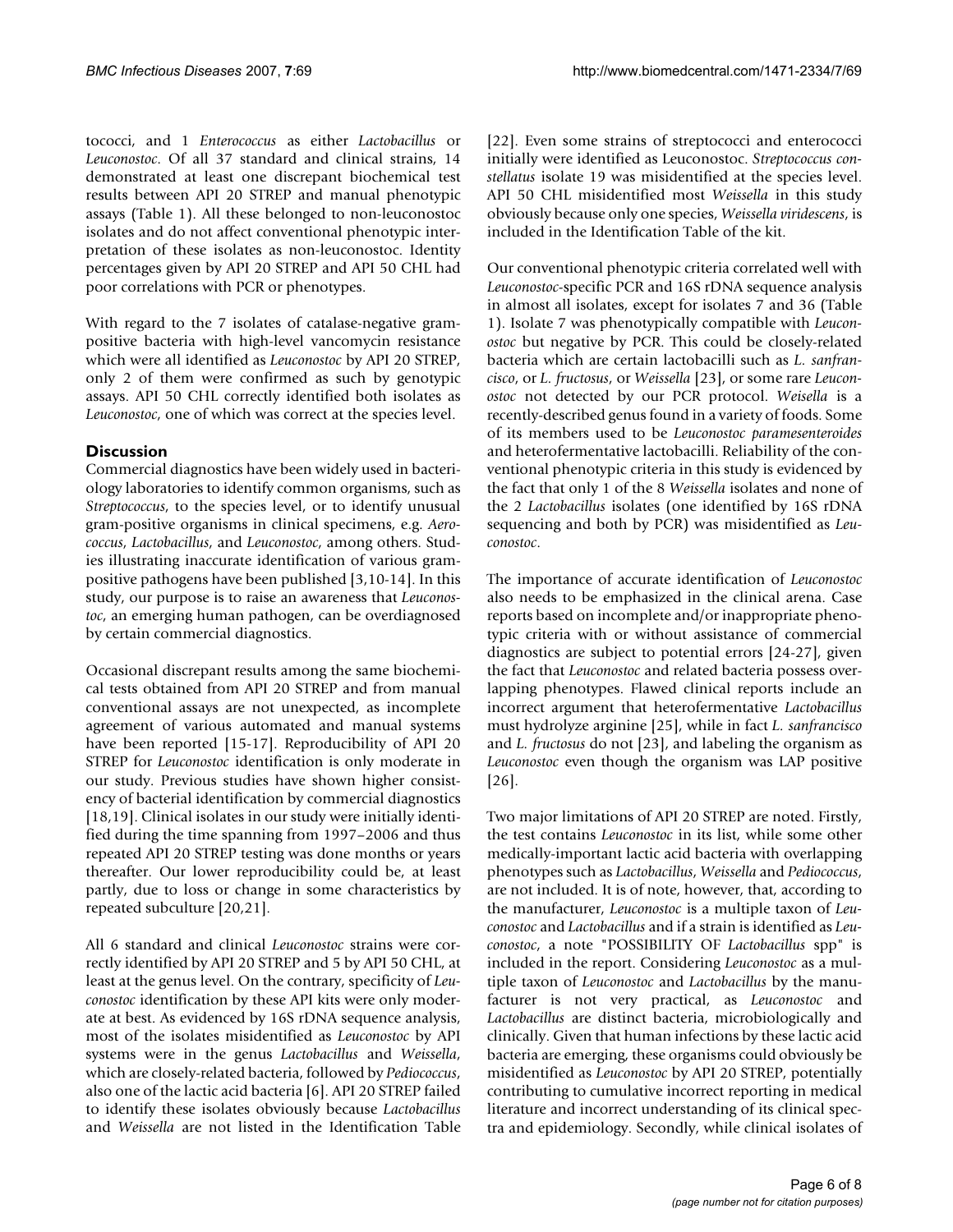*Leuconostoc*, as a rule, are LAP and ADH negative, the test lists *Leuconostoc* as 70% LAP and 10% ADH positive [22]. Appropriate modifications of the kit criteria for *Leuconostoc* would significantly enhance its accuracy. For clinical laboratories, we propose that all catalase-negative grampositive coccoid or coccobacillary bacteria with high level of vancomycin resistance (MIC  $\geq$  256 µg/ml) be tested with the manual phenotypic assays listed in Table 1: Gram's staining of the isolate grown in thioglycolate broth, arginine dihydrolase (ADH), leucine arylamidase (LAP), gas production in MRS broth, and pyrrolidonyl arylamidase (PYR) test. Users of this method are to accept that, even though more accurate than the current API systems, these conventional assays could still occasionally misidentify certain lactobacilli and *Weissella* as *Leuconostoc*. This practical guide should minimize avoidable inaccurate identification of this emerging pathogen.

#### **Conclusion**

The current API systems, similar to some other commercial identification systems for microorganisms, still need improvement before they can reliably identify certain unusual gram-positive pathogens. They lack specificity in *Leuconostoc* identification. We propose that, for accuracy and reliability, identification of vancomycin-resistant, catalase-negative gram-positive bacteria be performed by practical, conventional phenotypic assays, with assistance of a genotypic confirmation where available.

#### **Competing interests**

The author(s) declare that they have no competing interests.

#### **Authors' contributions**

WK conceived of and designed the study, participated in its coordination, analyzed data, and drafted the manuscript. SN participated in coordination of the study, carried out experiments on API systems and conventional assays of bacteria, and assisted with PCR assays. TC performed 16S rDNA sequence analysis. SK carried out all PCR assays. CU performed susceptibility tests. AC helped design and coordinated the study. All authors read and approved the final manuscript.

#### **Acknowledgements**

The authors thank Dr. Somboon Tanasupawat, Department of Microbiology, Faculty of Pharmaceutical Sciences, Chulalongkorn University, Bangkok, Thailand, for ATCC bacteria used in the study, Dr. Nattachai Srisawat, Department of Medicine, Faculty of Medicine, Chulalongkorn University, Bangkok, Thailand, for assistance with clinical data collection, Ms. Sivanee Joybai, Department of Microbiology, Faculty of Medicine, Chulalongkorn University, Bangkok, Thailand for technical assistance, all during March and April 2004, Chulalongkorn Medical Research Center and Faculty of Medicine OPR 11 Special Laboratories for core molecular facilities throughout the study during 2004–2007. This study was supported by Ratchadapiseksompotch Pilot Study Fund from Faculty of Medicine, Chulalongkorn University and Development Grant for New Faculty/Researchers,

Chulalongkorn University in 2004. During the study, Dr. Kulwichit was supported by Faculty Fund, Faculty of Medicine (2004–2007); Research Scholar Support Fund, King Ananda Mahidol Foundation (2004–2005); and Research Scholar Fund, Thailand Research Fund (2004–2005 and 2006– 2007).

This work was completed at the Faculty of Medicine, Chulalongkorn University, Bangkok 10330, Thailand, and was presented, in part, at The 44th Interscience Conference on Antimicrobial Agents and Chemotherapy (ICAAC), Washington, D.C., October 30–November 2, 2004

#### **References**

- 1. Horowitz HW, Handwerger S, van Horn KG, Wormser GP: *Leuconostoc***[, an emerging vancomycin-resistant pathogen.](http://www.ncbi.nlm.nih.gov/entrez/query.fcgi?cmd=Retrieve&db=PubMed&dopt=Abstract&list_uids=2890924)** *Lancet* 1987, **2(8571):**1329-1330.
- 2. MacGowan AP, Marshall RJ, Reeves DS: **Evaluation of API 20 STREP system for identifying** *Listeria* **[species.](http://www.ncbi.nlm.nih.gov/entrez/query.fcgi?cmd=Retrieve&db=PubMed&dopt=Abstract&list_uids=2499610)** *J Clin Pathol* 1989, **42(5):**548-550.
- 3. Winston LG, Pang S, Haller BL, Wong M, Chambers HF 3rd, Perdreau-Remington F: **[API 20 strep identification system may](http://www.ncbi.nlm.nih.gov/entrez/query.fcgi?cmd=Retrieve&db=PubMed&dopt=Abstract&list_uids=15062923) [incorrectly speciate enterococci with low level resistance to](http://www.ncbi.nlm.nih.gov/entrez/query.fcgi?cmd=Retrieve&db=PubMed&dopt=Abstract&list_uids=15062923) [vancomycin.](http://www.ncbi.nlm.nih.gov/entrez/query.fcgi?cmd=Retrieve&db=PubMed&dopt=Abstract&list_uids=15062923)** *Diagn Microbiol Infect Dis* 2004, **48(4):**287-288.
- 4. Bosshard PP, Abels S, Zbinden R, Bottger EC, Altwegg M: **[Ribosomal](http://www.ncbi.nlm.nih.gov/entrez/query.fcgi?cmd=Retrieve&db=PubMed&dopt=Abstract&list_uids=12958237) [DNA sequencing for identification of aerobic gram-positive](http://www.ncbi.nlm.nih.gov/entrez/query.fcgi?cmd=Retrieve&db=PubMed&dopt=Abstract&list_uids=12958237) [rods in the clinical laboratory \(an 18-month evaluation\).](http://www.ncbi.nlm.nih.gov/entrez/query.fcgi?cmd=Retrieve&db=PubMed&dopt=Abstract&list_uids=12958237)** *J Clin Microbiol* 2003, **41(9):**4134-4140.
- 5. Facklam R, Hollis D, Collins MD: **[Identification of gram-positive](http://www.ncbi.nlm.nih.gov/entrez/query.fcgi?cmd=Retrieve&db=PubMed&dopt=Abstract&list_uids=2723037) [coccal and coccobacillary vancomycin-resistant bacteria.](http://www.ncbi.nlm.nih.gov/entrez/query.fcgi?cmd=Retrieve&db=PubMed&dopt=Abstract&list_uids=2723037)** *J Clin Microbiol* 1989, **27(4):**724-730.
- 6. Ruoff KL: *Aerococcus***,** *Abiotrophia***, and Other Infrequently Isolated Aerobic Catalase-Negative, Gram-Positive Cocci.** In *Manual of Clinical Microbiology* 8th edition. Edited by: Murray PR. Washington, D.C.: ASM Press; 2003:434-444.
- 7. Yost CK, Nattress FM: **[The use of multiplex PCR reactions to](http://www.ncbi.nlm.nih.gov/entrez/query.fcgi?cmd=Retrieve&db=PubMed&dopt=Abstract&list_uids=10972714) [characterize populations of lactic acid bacteria associated](http://www.ncbi.nlm.nih.gov/entrez/query.fcgi?cmd=Retrieve&db=PubMed&dopt=Abstract&list_uids=10972714) [with meat spoilage.](http://www.ncbi.nlm.nih.gov/entrez/query.fcgi?cmd=Retrieve&db=PubMed&dopt=Abstract&list_uids=10972714)** *Lett Appl Microbiol* 2000, **31(2):**129-133.
- 8. Dubernet S, Desmasures N, Gueguen M: **[A PCR-based method](http://www.ncbi.nlm.nih.gov/entrez/query.fcgi?cmd=Retrieve&db=PubMed&dopt=Abstract&list_uids=12351242) [for identification of lactobacilli at the genus level.](http://www.ncbi.nlm.nih.gov/entrez/query.fcgi?cmd=Retrieve&db=PubMed&dopt=Abstract&list_uids=12351242)** *FEMS Microbiol Lett* 2002, **214(2):**271-275.
- 9. Young JP, Downer HL, Eardly BD: **[Phylogeny of the phototrophic](http://www.ncbi.nlm.nih.gov/entrez/query.fcgi?cmd=Retrieve&db=PubMed&dopt=Abstract&list_uids=2007551) [rhizobium strain BTAi1 by polymerase chain reaction-based](http://www.ncbi.nlm.nih.gov/entrez/query.fcgi?cmd=Retrieve&db=PubMed&dopt=Abstract&list_uids=2007551) [sequencing of a 16S rRNA gene segment.](http://www.ncbi.nlm.nih.gov/entrez/query.fcgi?cmd=Retrieve&db=PubMed&dopt=Abstract&list_uids=2007551)** *J Bacteriol* 1991, **173(7):**2271-2277.
- 10. Hamilton-Miller JM, Shah S: **[Vancomycin susceptibility as an aid](http://www.ncbi.nlm.nih.gov/entrez/query.fcgi?cmd=Retrieve&db=PubMed&dopt=Abstract&list_uids=9569701) [to the identification of lactobacilli.](http://www.ncbi.nlm.nih.gov/entrez/query.fcgi?cmd=Retrieve&db=PubMed&dopt=Abstract&list_uids=9569701)** *Lett Appl Microbiol* 1998, **26(2):**153-154.
- 11. Ling JM, Char TS, Cheng AF: **[Distribution of enterococci in Hong](http://www.ncbi.nlm.nih.gov/entrez/query.fcgi?cmd=Retrieve&db=PubMed&dopt=Abstract&list_uids=12423614) [Kong.](http://www.ncbi.nlm.nih.gov/entrez/query.fcgi?cmd=Retrieve&db=PubMed&dopt=Abstract&list_uids=12423614)** *J Infect* 2002, **45(4):**257-262.
- 12. Mackey T, Lejeune V, Janssens M, Wauters G: **[Identification of van](http://www.ncbi.nlm.nih.gov/entrez/query.fcgi?cmd=Retrieve&db=PubMed&dopt=Abstract&list_uids=8408575)[comycin-resistant lactic bacteria isolated from humans.](http://www.ncbi.nlm.nih.gov/entrez/query.fcgi?cmd=Retrieve&db=PubMed&dopt=Abstract&list_uids=8408575)** *J Clin Microbiol* 1993, **31(9):**2499-2501.
- 13. Velasco D, Perez S, Pena F, Dominguez MA, Cartelle M, Molina F, Moure R, Villanueva R, Bou G: **Lack of correlation between phenotypic techniques and PCR-based genotypic methods for identification of** *Enterococcus* **[spp.](http://www.ncbi.nlm.nih.gov/entrez/query.fcgi?cmd=Retrieve&db=PubMed&dopt=Abstract&list_uids=15246503)** *Diagn Microbiol Infect Dis* 2004, **49(3):**151-156.
- 14. Yeung PS, Sanders ME, Kitts CL, Cano R, Tong PS: **[Species-specific](http://www.ncbi.nlm.nih.gov/entrez/query.fcgi?cmd=Retrieve&db=PubMed&dopt=Abstract&list_uids=12086037) [identification of commercial probiotic strains.](http://www.ncbi.nlm.nih.gov/entrez/query.fcgi?cmd=Retrieve&db=PubMed&dopt=Abstract&list_uids=12086037)** *J Dairy Sci* 2002, **85(5):**1039-1051.
- 15. Almuzara MN, de Mier C, Barberis CM, Mattera J, Famiglietti A, Vay C: *Arcanobacterium hemolyticum***[: identification and suscepti](http://www.ncbi.nlm.nih.gov/entrez/query.fcgi?cmd=Retrieve&db=PubMed&dopt=Abstract&list_uids=12519360)[bility to nine antimicrobial agents.](http://www.ncbi.nlm.nih.gov/entrez/query.fcgi?cmd=Retrieve&db=PubMed&dopt=Abstract&list_uids=12519360)** *Clin Microbiol Infect* 2002, **8(12):**828-829.
- 16. Murray PR: **[Standardization of the Analytab Enteric \(API 20E\)](http://www.ncbi.nlm.nih.gov/entrez/query.fcgi?cmd=Retrieve&db=PubMed&dopt=Abstract&list_uids=353072) [system to increase accuracy and reproducibility of the test](http://www.ncbi.nlm.nih.gov/entrez/query.fcgi?cmd=Retrieve&db=PubMed&dopt=Abstract&list_uids=353072) [for biotype characterization of bacteria.](http://www.ncbi.nlm.nih.gov/entrez/query.fcgi?cmd=Retrieve&db=PubMed&dopt=Abstract&list_uids=353072)** *J Clin Microbiol* 1978, **8(1):**46-49.
- Stager CE, Davis JR: **[Automated systems for identification of](http://www.ncbi.nlm.nih.gov/entrez/query.fcgi?cmd=Retrieve&db=PubMed&dopt=Abstract&list_uids=1498768) [microorganisms.](http://www.ncbi.nlm.nih.gov/entrez/query.fcgi?cmd=Retrieve&db=PubMed&dopt=Abstract&list_uids=1498768)** *Clin Microbiol Rev* 1992, **5(3):**302-327.
- Appelbaum PC, Jacobs MR, Palko WM, Frauenhoffer EE, Duffett A: **[Accuracy and reproducibility of the IDS rapID STR system](http://www.ncbi.nlm.nih.gov/entrez/query.fcgi?cmd=Retrieve&db=PubMed&dopt=Abstract&list_uids=3711271) [for species identification of streptococci.](http://www.ncbi.nlm.nih.gov/entrez/query.fcgi?cmd=Retrieve&db=PubMed&dopt=Abstract&list_uids=3711271)** *J Clin Microbiol* 1986, **23(5):**843-846.